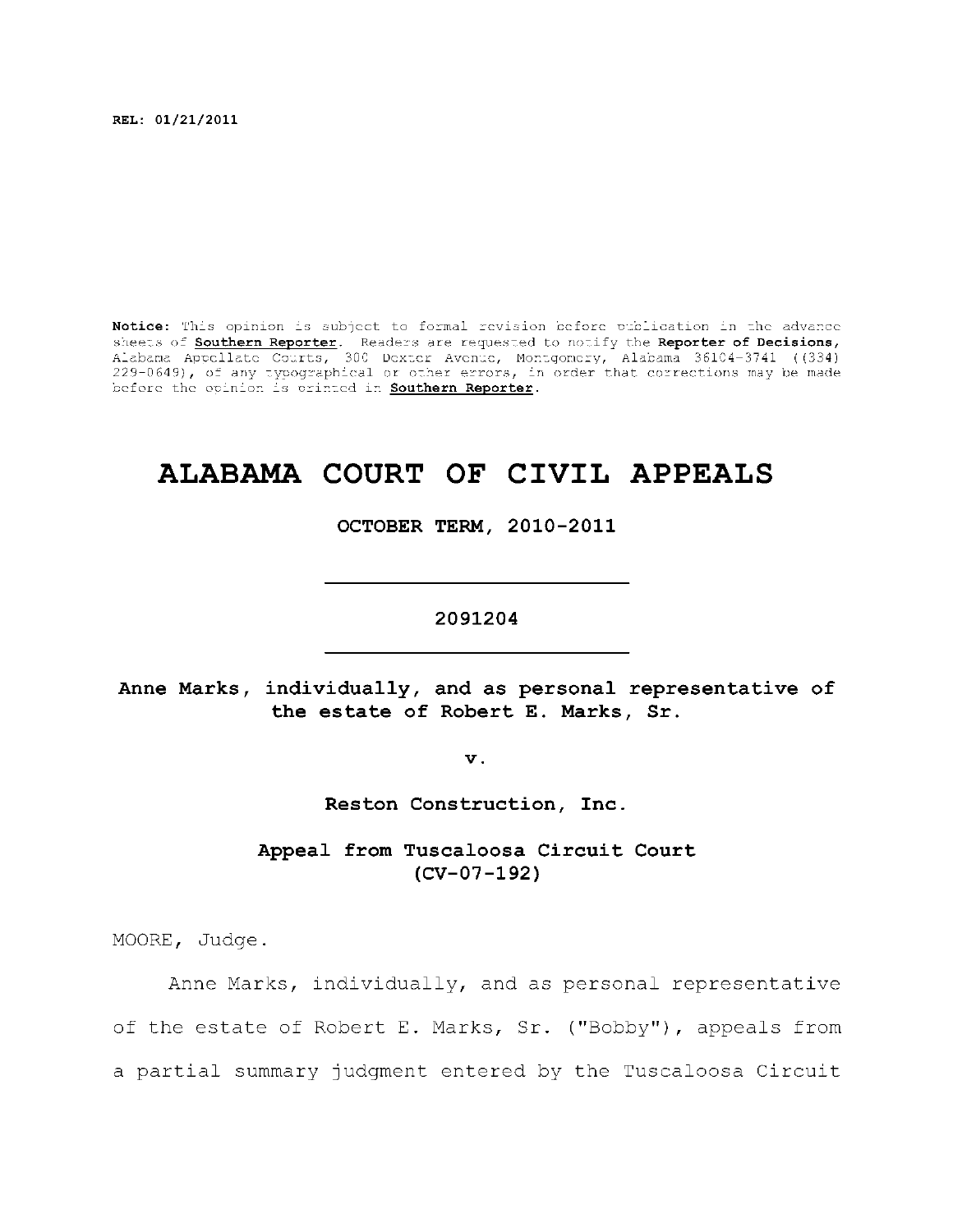Court ("the trial court") in favor of Reston Construction, Inc. ("Reston"). We dismiss the appeal as being from a nonfinal judgment.

Bobby and his wife, Anne Marks ("Anne"), filed a complaint on February 15, 2007, in the trial court against Reston. In their complaint, the Markses asserted that they were the first owners of a house in Tuscaloosa, which, they alleged, had been built by Reston in 1998 or 1999. The Markses further asserted that the house had been clad in an "Exterior Insulation and Finishing System" ("EIFS"), which is a "multi-layered exterior wall system[] consisting of a finish coat, a base coat, mesh, and insulation board, all of which are mechanically or with an adhesive secured to plywood or other substrate" and is commonly referred to as "synthetic stucco." According to the complaint, an engineering report conducted at the Markses' request revealed numerous errors in the EIFS application and other construction defects. The Markses asserted that they hired Reston to reclad their house; that, by June 2004, the EIFS cladding had been removed and replaced with brick; that mold was subsequently discovered; that Reston agreed to remediate the mold in their house; and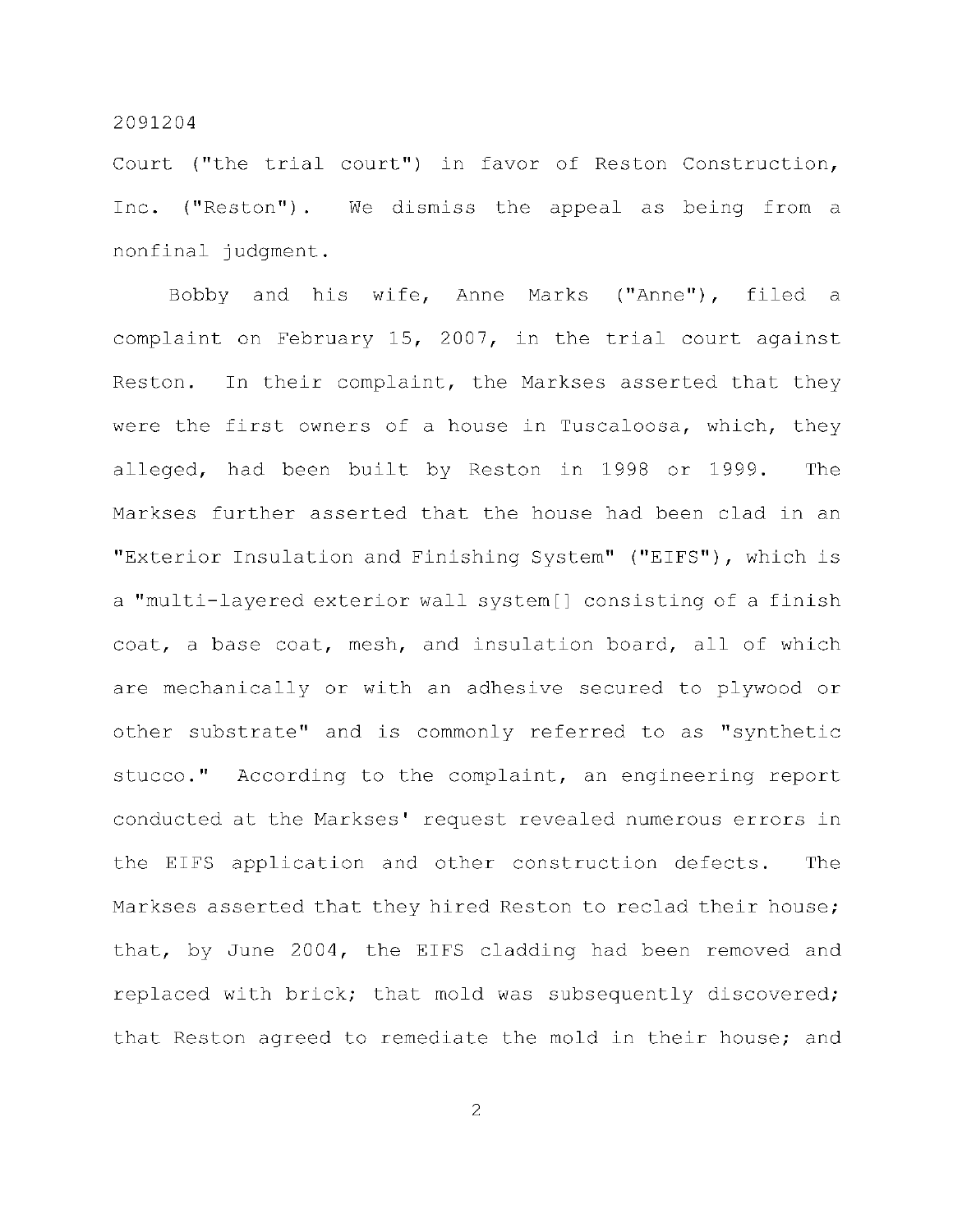that Reston performed work in that regard in December 2004. The Markses further alleged in their complaint that mold continued to grow in the house after those repairs, that Reston again undertook to alleviate the mold and moisture problem in December 2005, and that the repairs and remediation were again improperly performed and high concentrations of mold were discovered upon a later inspection of the house. The Markses asserted claims of negligent repair; negligent hiring, supervision, and training; negligent remediation; fraudulent suppression; fraudulent misrepresentation; and breach of contract. The Markses filed an amended complaint on June 28, 2007. Reston filed an answer to the complaint and the amended complaint on November  $6, 2007$ .

On December 30, 2008, Reston filed a counterclaim against Bobby, requesting a declaratory judgment based on a "General Release and Indemnity Agreement" ("the release") that had allegedly been signed by Bobby "discharging Reston and its insurer from liability." Reston sought a judgment declaring the rights, obligations, and liabilities of the parties with respect to the release and ordering the Markses to indemnify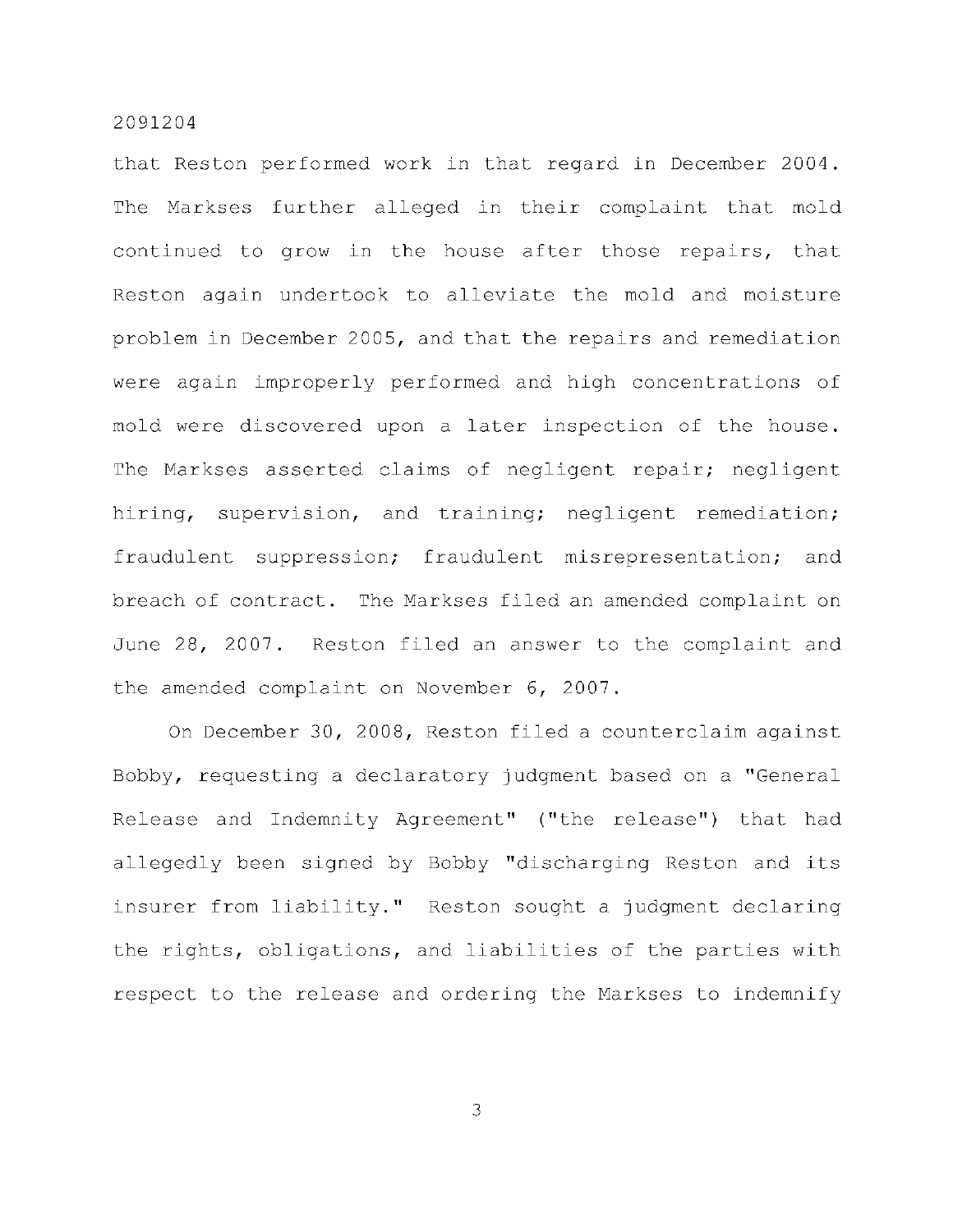Reston for the claims asserted against Reston in the Markses' complaint as last amended.

A suggestion of death was filed on February 16, 2009, alleging that Bobby had died on January 26, 2009. Anne, as the personal representative of Bobby's estate ("the estate"), was substituted for Bobby on all claims and counterclaims.

Anne, individually, and as the personal representative of the estate, filed an answer to Reston's counterclaim on February 16, 2009. On May 22, 2009, Reston filed a motion for a summary judgment on the claims asserted in the complaint as last amended based on the release and for the entry of a judgment declaring its right to indemnity, also based on the terms of the release. Anne filed an opposition to Reston's summary-judgment motion on June 17, 2009.

On July 6, 2009, the trial court granted Reston's summary-judgment motion; the trial court's judgment stated, in pertinent part:

"It is undisputed [Bobby] signed a 'General Release and Indemnity Agreement' on March 14, 2005. The release is poorly worded and appears to be a form type document, or combination of forms, prepared and signed by both parties without legal assistance. Nevertheless, after considering all appropriate materials on file, the release is effective to bar any 'claims, demands, damages,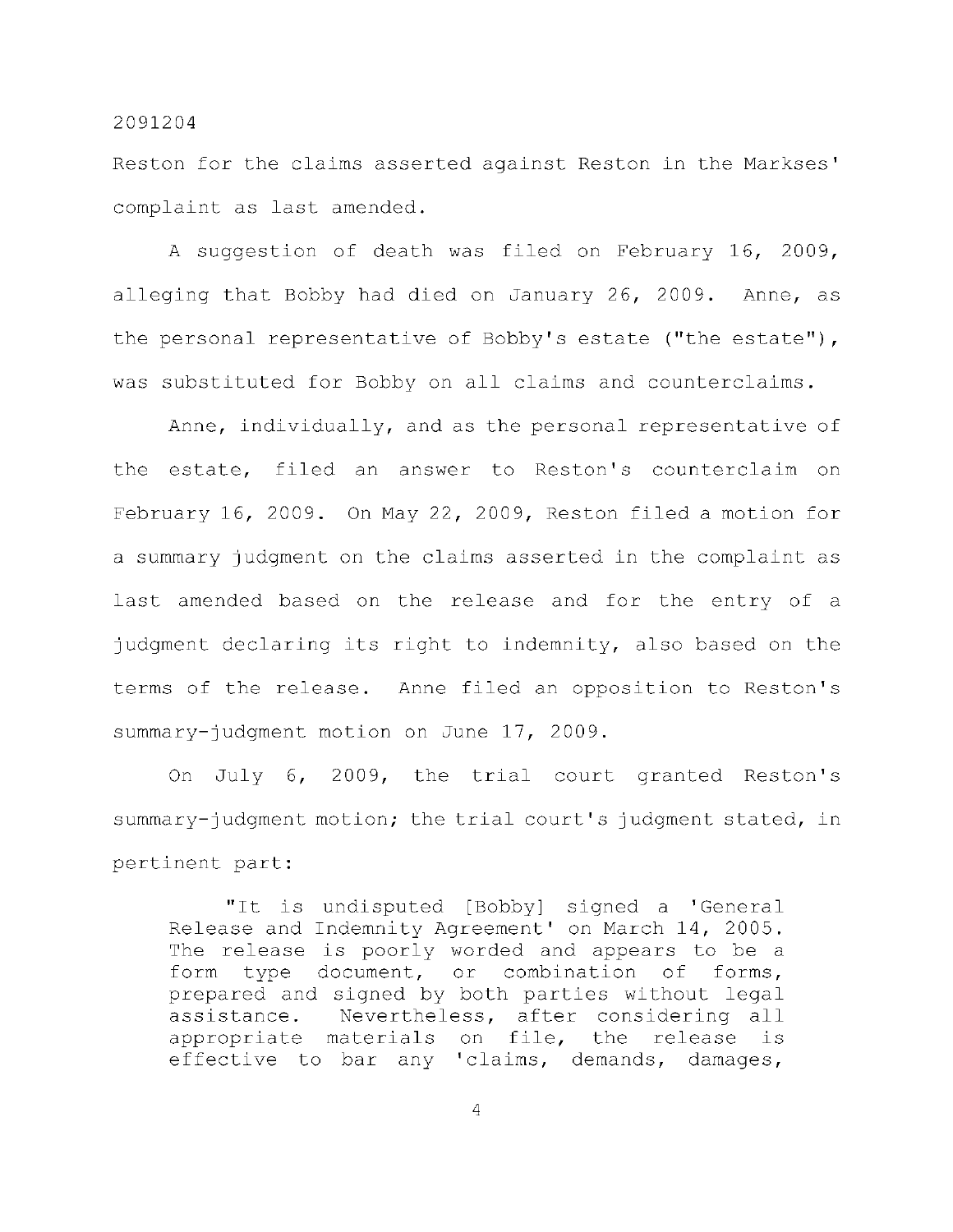actions, causes of action or suits of any kind or nature whatsoever, in law or equity, whether real, inchoate, known or unknown, both to person and property' up to March 14, 2005, by or through [Bobby] or his estate, and by [Anne] who ratified the release. Thus, summary judgment is tendered in favor of Reston Construction, Inc. against [Anne, individually, and as personal representative of the estate, of for all alleged acts or omissions up through March 14, 2005.

"Reston also filed a summary judgment motion regarding the 'indemnification' language in the document, claiming that [Bobby's] estate is required to indemnify and hold Reston harmless. The indemnification language is not sufficiently certain to [enter] summary judgment, as there appear to be genuine issues of material fact regarding the scope. Summary judgment is denied on the counterclaim.

"The case will be set for a status conference to determine what claim $(s)$  remain to be tried. It is not entirely clear whether any act or omission of Reston allegedly occurred after March 14, 2005. The summary judgment is not made final at this time."

On August 5, 2009, Anne filed a motion to alter, amend, or vacate the trial court's judgment; that motion was denied on August 11, 2009. On May 25, 2010, Reston filed a renewed motion for a summary judgment on the remaining claims. Anne filed an opposition to that motion on July 7, 2010. On July 12, 2010, the trial court entered a summary judgment in favor of Reston on Anne's and the estate's remaining claims, stating that "there are no genuine issues of material fact regarding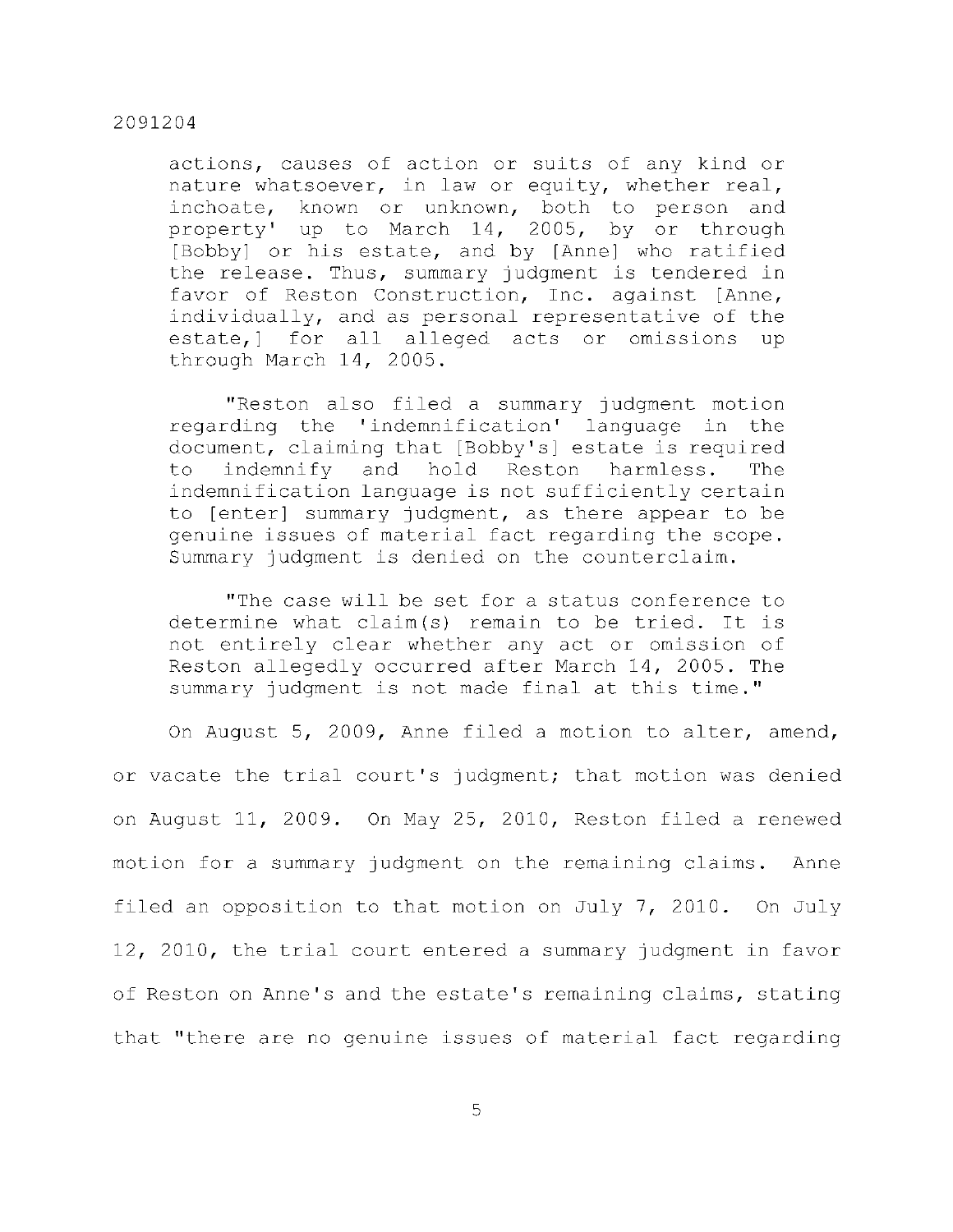any subsequent acts or omissions and [Reston] is entitled to a judgment as a matter of law." The trial court certified its judgment as final, pursuant to Rule  $54(b)$ , Ala. R. Civ. P., noting that Reston's counterclaim for indemnity remained pending. On August  $6, 2010$ , Reston filed a motion to stay the trial on Reston's counterclaim, asserting that the outcome of the appeal might affect the determination of that counterclaim. On August 9, 2010, the trial court entered an order staying the case and transferring the case to its administrative docket. Anne filed a notice of appeal to the Alabama Supreme Court on August 23, 2010; that court transferred the appeal to this court, pursuant to  $\frac{6}{7}$  12-2-7(6), Ala. Code 1975.

Anne argues on appeal that the trial court erred by entering a summary judgment in favor of Reston because, she says, the trial court misinterpreted the terms of the release. Before we address that argument, we first address the finality of the trial court's summary judgment for purposes of our review on appeal. In Gregory v. Ferguson, 10 So. 3d 596, 597 (Ala. Civ. App. 2008), this court stated:

"Neither party has raised the issue of the appropriateness of the trial court's Rule  $54(b)$  [,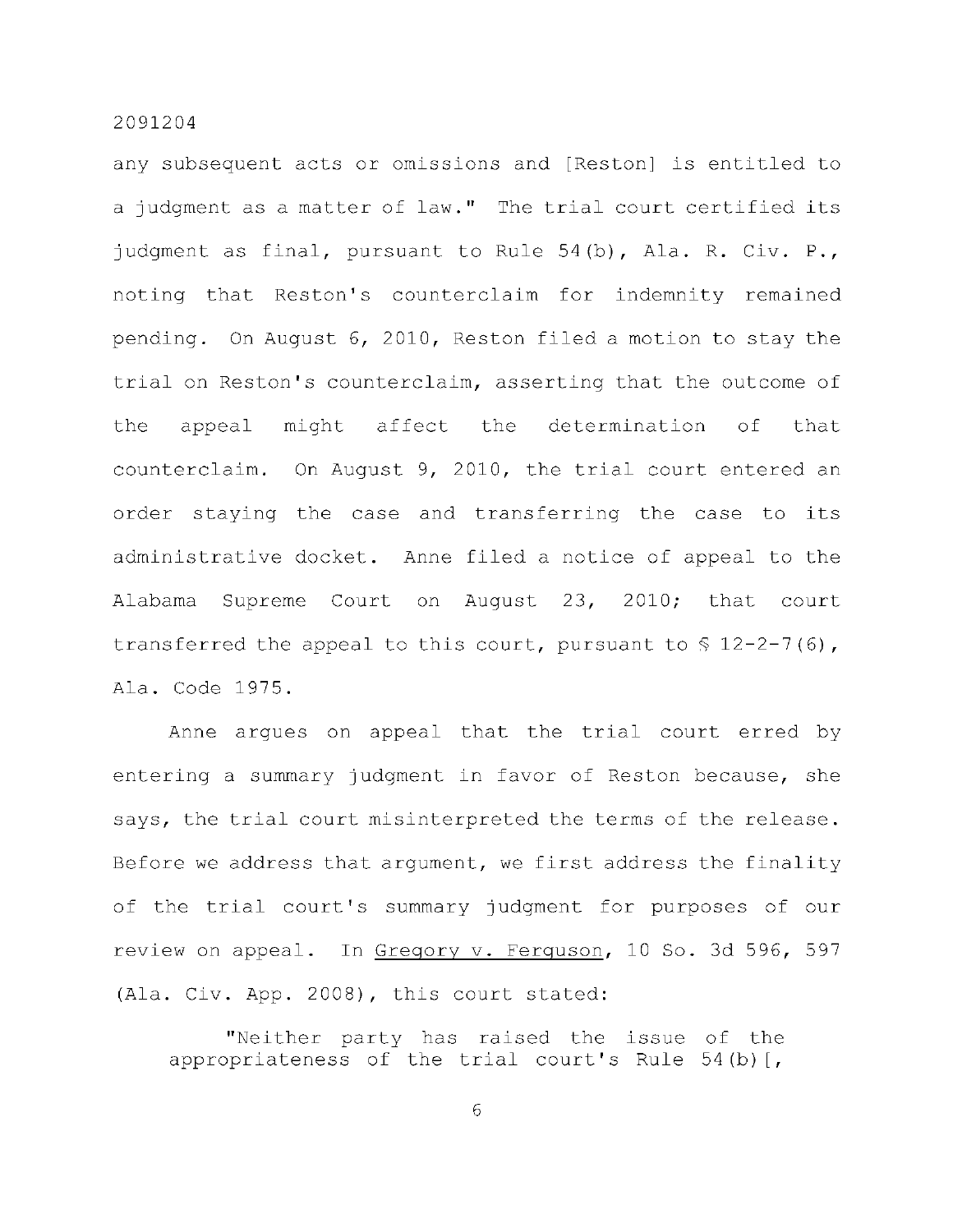Ala. R. Civ. P., ] certification of its summary-judgment order. However, this court may consider that issue ex mero motu because the issue whether a judgment or order is sufficiently final to support an appeal is jurisdictional. Owen v. Hopper, 999 So. 2d 953, 955 (Ala. Civ. App. 2008) (quoting  $Trousdale v. Tubbs, 929 So. 2d 1020, 1022 (Ala. Civ.$ App. 2005)); see also Summerlin v. Summerlin, 962 So. 2d 170 (Ala. 2007) (determining, ex mero motu, that a Rule  $54(b)$  certification was not appropriate under the facts of the case). Certifications of finality pursuant to Rule  $54(b)$  of an otherwise interlocutory order should not be routinely entered and should be made only in exceptional cases. Branch v. SouthTrust Bank of Dothan, N.A., 514 So. 2d 1373, 1374 (Ala. 1987).

"'In some instances, a Rule  $54(b)$ certification may not be appropriate. When pending claims "'are so closely intertwined that separate adjudication would pose an unreasonable risk of inconsistent results,'" our courts may determine a Rule 54(b) certification to be invalid. Gray  $v$ . Central Bank of Tuscaloosa, N.A., 519 So. 2d 477, 479 (Ala. 1987) (quoting Branch v. SouthTrust Bank of Dothan, N.A., 514 So. 2d 1373, 1374 (Ala. 1987)).'

"BB & S Gen. Contractors, Inc. v. Thornton & Assocs., Inc., 979 So. 2d 121, 123 (Ala. Civ. App.  $2007$ )."

In Gregory, Gregory filed a complaint against Ferguson based on, among other things, breach of contract. 10 So. 3d at 597. Ferguson counterclaimed, alleging that Gregory had falsely represented that he was a licensed contractor and that Gregory had failed to pay subcontractors Gregory had hired, as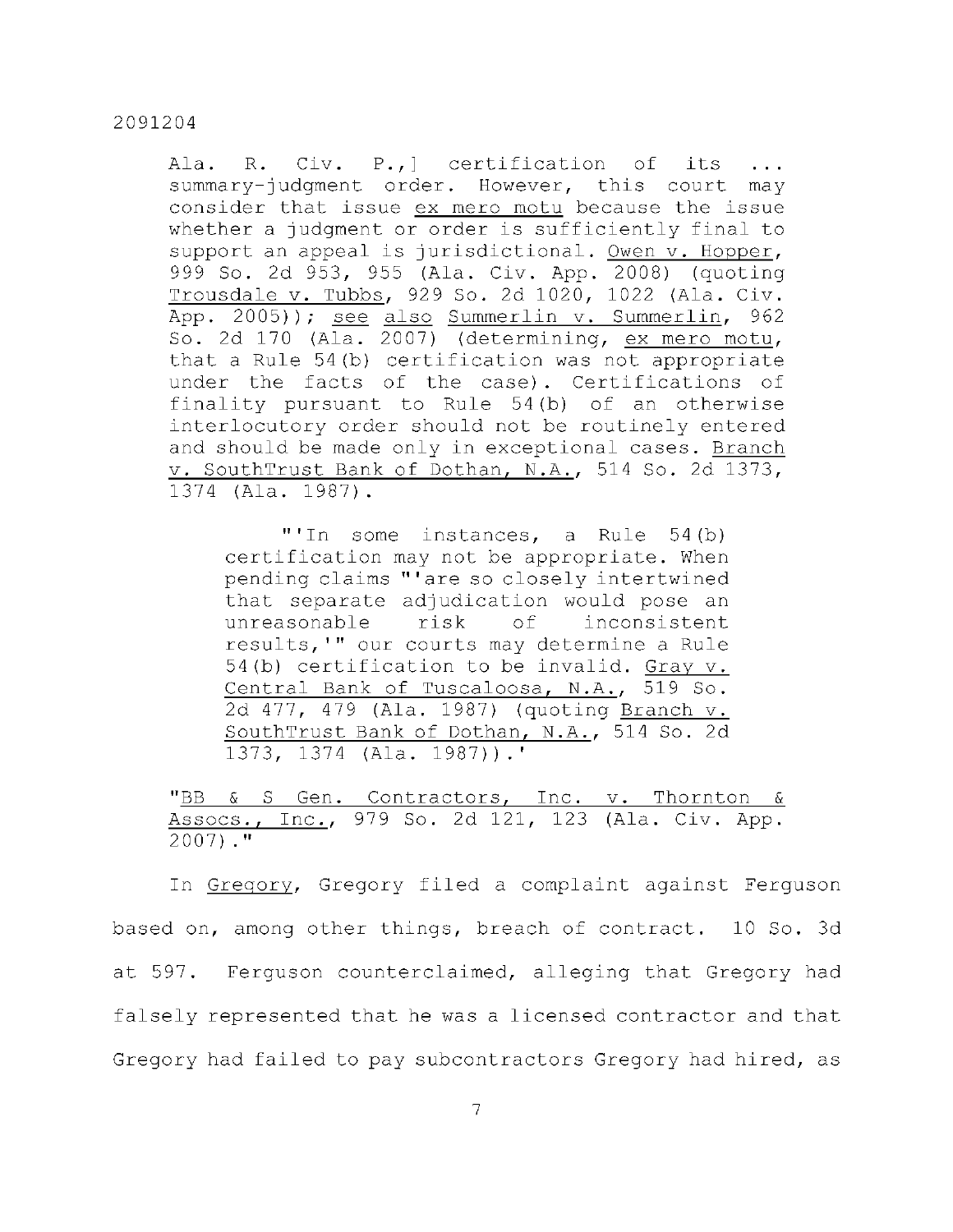was required by the contract between the parties. 10 So. 3d at 597. The trial court entered a summary judgment in favor of Ferguson on Gregory's claims and certified that summary judgment as final, pursuant to Rule  $54(b)$ , while Ferguson's counterclaims remained pending. Id. This court determined that both Gregory's claims against Ferguson and Ferguson's counterclaims against Gregory required the resolution of "the issue of the interpretation and the proper enforcement of their contract or agreement" and, thus, that "'the parties' ... claims are dependent on each other and a resolution of one claim would impact the determination of the other.'" Id. at 598 (quoting BB & S Gen. Contractors, Inc. V. Thornton & Assocs., Inc., 979 So. 2d 121, 125 (Ala. Civ. App. 2007)). This court then concluded that Gregory's claims and Ferguson's counterclaims were too closely intertwined to support the Rule 54(b) certification, and we dismissed Gregory's appeal as having been taken from a nonfinal judgment. Id.

In the present case, the trial court relied on the terms of the release in entering the summary judgment in favor of Reston on Anne's and the estate's claims. Thus, those claims were disposed of pursuant to an interpretation of those